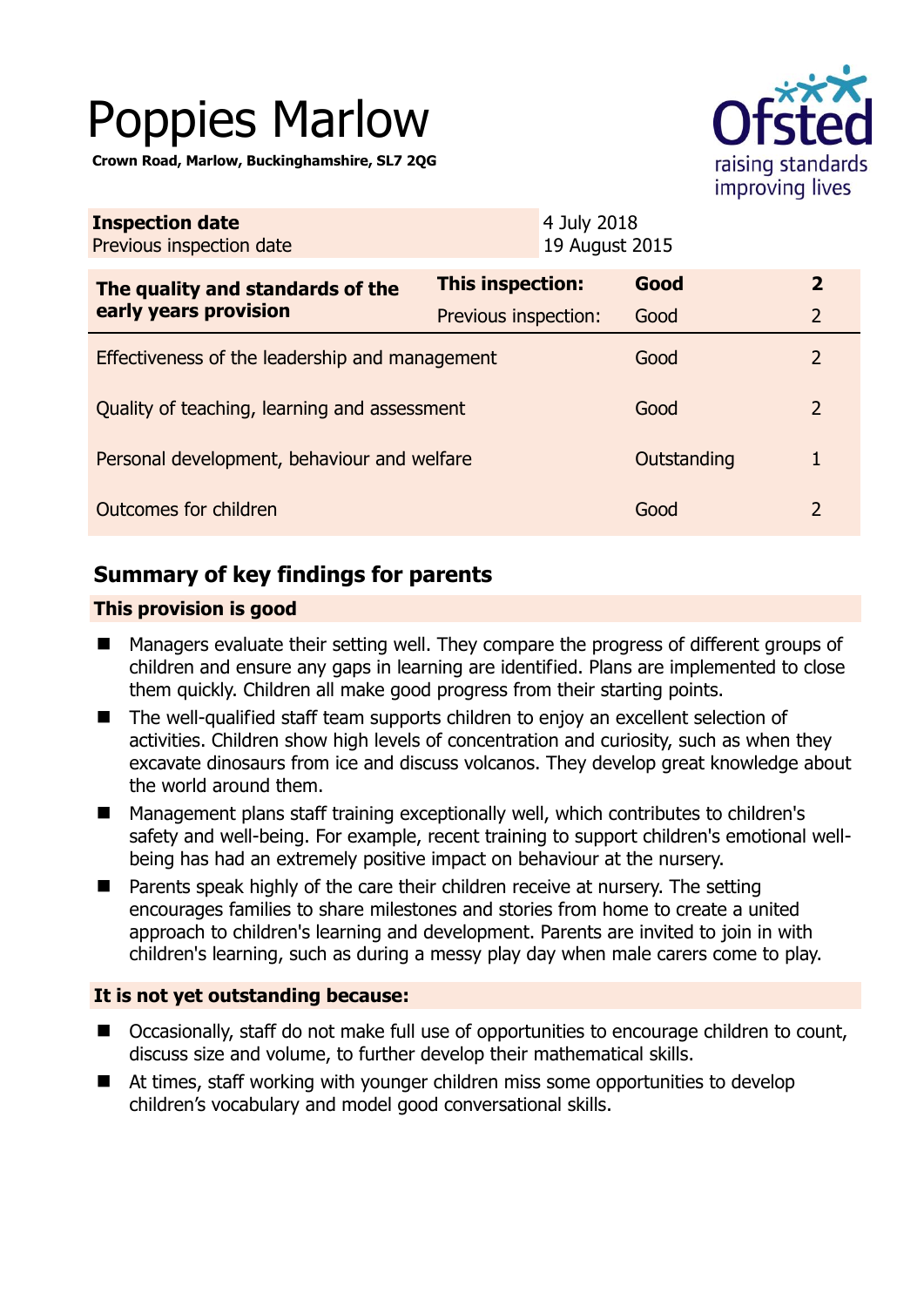# **What the setting needs to do to improve further**

### **To further improve the quality of the early years provision the provider should:**

- strengthen opportunities to further develop children's mathematical language, particularly for those children who prefer learning outside
- create more opportunities to ask children interesting questions, and develop their understanding and vocabulary.

### **Inspection activities**

- The inspector observed teaching and the impact this has on children's learning, indoors and outdoors.
- The inspector assessed staff's understanding of how to keep children safe.
- The inspector and the manager evaluated a planned activity together.
- The inspector read written statements from parents to gain their views on the provision.
- The inspector sampled paperwork, including evidence of staff qualifications and suitability, children's records, accident and medication reports, and the attendance registers.

# **Inspector**

Charlotte Foster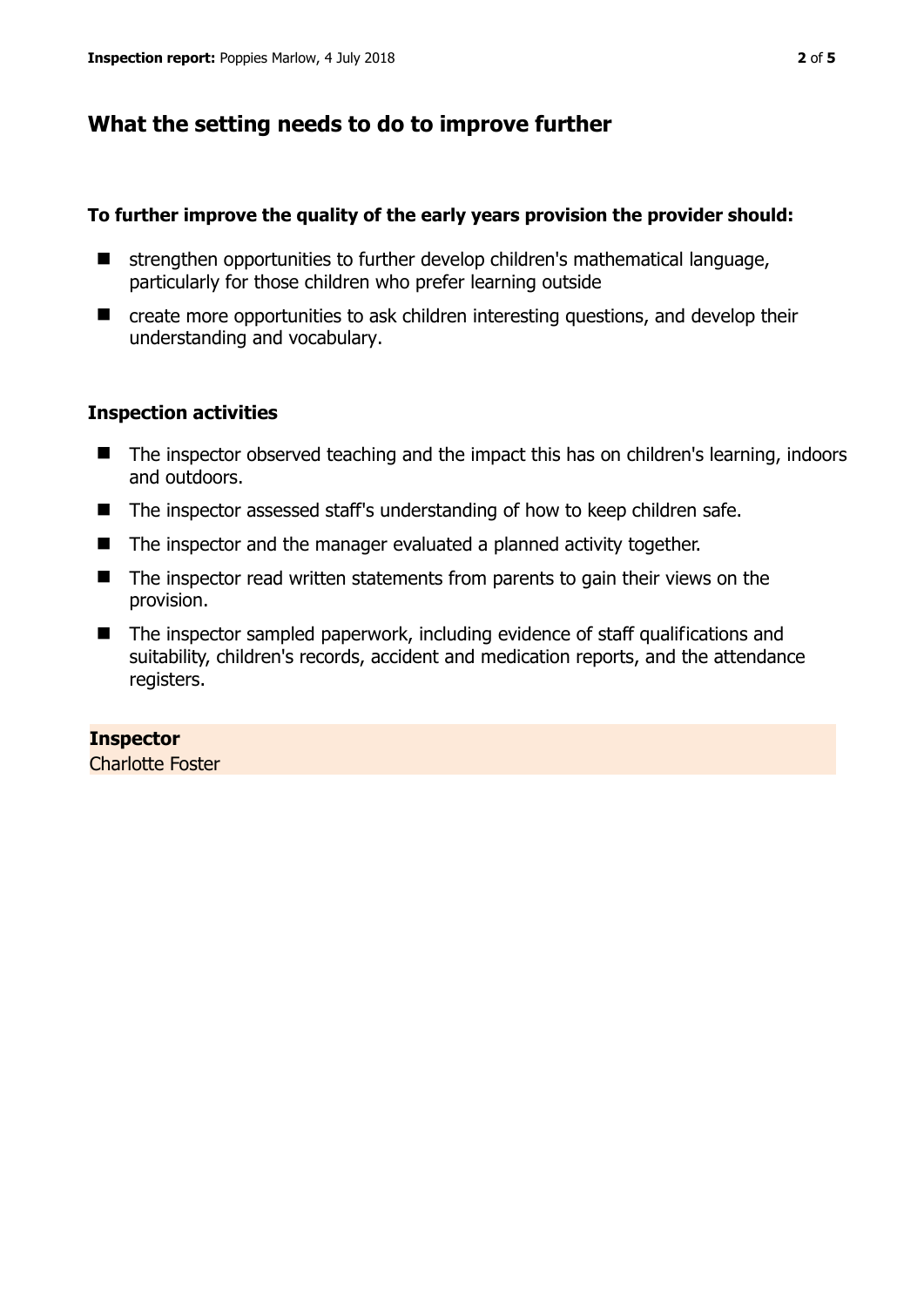# **Inspection findings**

### **Effectiveness of the leadership and management is good**

The senior management team is highly experienced and knowledgeable. They understand and implement all legal requirements well. There is a well-documented culture of safeguarding children embedded at the setting. Staff are actively encouraged to regularly develop their knowledge about the many ways children may be at risk of harm. Comprehensive risk assessments and safer recruitment procedures support management to ensure the safety of everyone at the setting. Safeguarding is effective. Staff feel well supervised and supported, and have regular meetings with management. They have clearly identified plans to develop their knowledge and practice further.

### **Quality of teaching, learning and assessment is good**

Staff plan effective activities to support children's move to their next stage of learning. For example, children listen well during group activities and make positive contributions to discussions as they learn the sounds that letters make. Younger children explore a variety of media and materials to develop their muscles, creativity and coordination. For instance, they explore foam and wet sand, making marks to develop their early writing skills. Staff complete thorough observations of children's learning regularly. They plan well as a team to make sure resources are available which support children with their next steps in learning. Children learn to recognise their names as they select cups with print on. They make their own signs for their coat pegs and show enthusiasm about the activities planned for the day.

### **Personal development, behaviour and welfare are outstanding**

Staff are exceptionally caring and form fantastic bonds with children. Key persons know their children extremely well and plan exciting activities, considering their interests and learning styles. Children have excellent opportunities to exercise and learn about healthy lifestyles. For example, they grow vegetables for the cook to make their meals. They enjoy plenty of fresh air and lots of physical activity as they learn about different sports during a weekly specialist session. Children have fantastic opportunities to learn about different cultures and their foods. For example, during music sessions, they explore sounds from different countries and menus are planned with festivals and their related foods in mind. Children show high levels of consideration for one another as they play and share. They are exceptionally well prepared for transitions to new rooms within the nursery.

### **Outcomes for children are good**

Older children effectively develop their imaginations and learn to hold writing tools. For example, they invent names for aliens and work as a group to design them on a board. Younger children climb soft-play equipment and create their own play dough with unique smells and colours. This supports them to develop their coordination, balance and creativity extremely well. All children make good progress, including those who speak English as an additional language.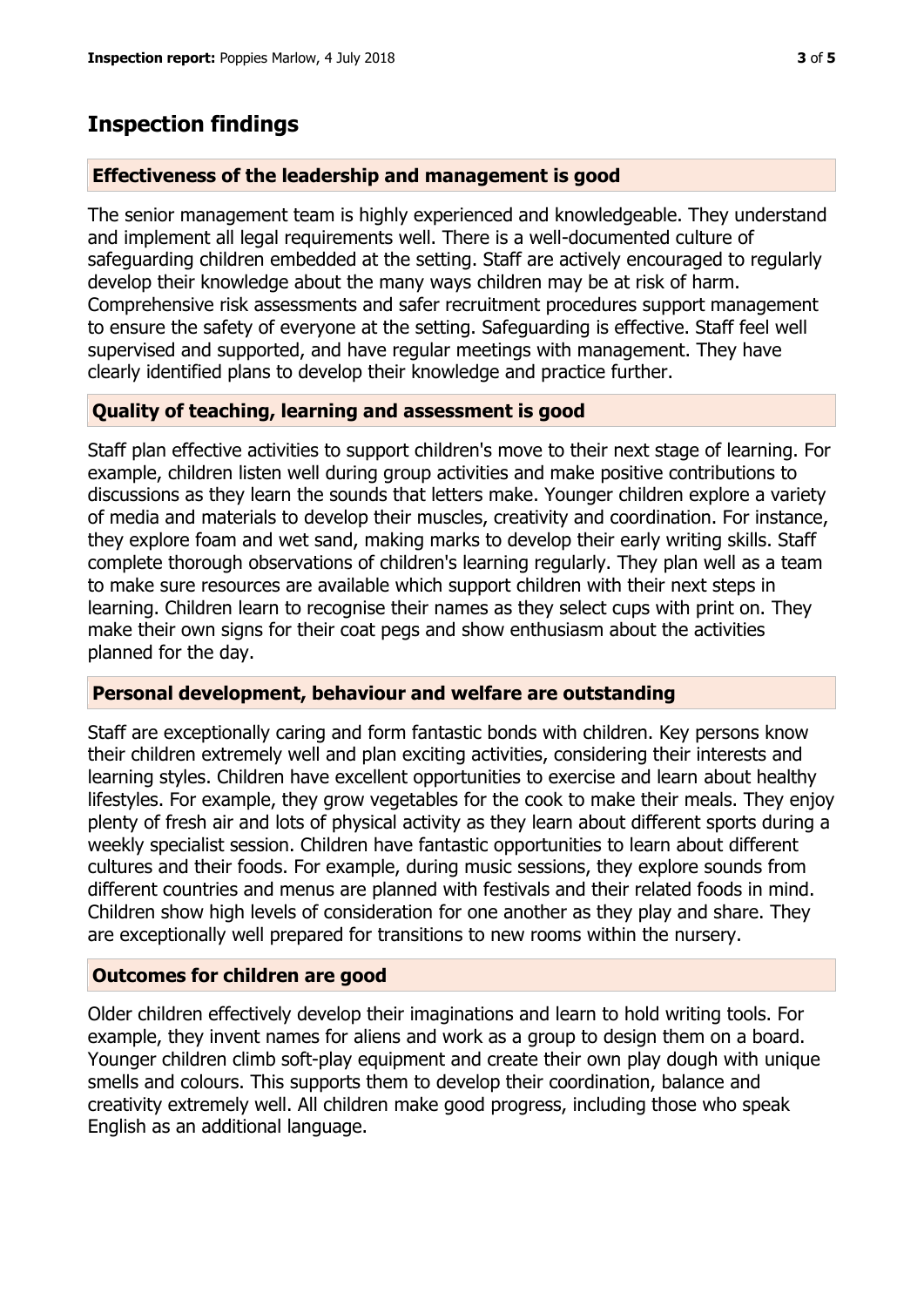### **Setting details**

| Unique reference number                             | EY409400                                               |  |
|-----------------------------------------------------|--------------------------------------------------------|--|
| <b>Local authority</b>                              | Buckinghamshire                                        |  |
| <b>Inspection number</b>                            | 1130776                                                |  |
| <b>Type of provision</b>                            | Full-time provision                                    |  |
| Day care type                                       | Childcare - Non-Domestic                               |  |
| <b>Registers</b>                                    | Early Years Register, Compulsory Childcare<br>Register |  |
| Age range of children                               | $0 - 4$                                                |  |
| <b>Total number of places</b>                       | 60                                                     |  |
| Number of children on roll                          | 58                                                     |  |
| Name of registered person                           | Poppies Day Nurseries Limited                          |  |
| <b>Registered person unique</b><br>reference number | RP901708                                               |  |
| Date of previous inspection                         | 19 August 2015                                         |  |
| <b>Telephone number</b>                             | 01628 487772                                           |  |

Poppies Marlow registered in 2010. It is open each weekday from 7.30am to 6pm for 51 weeks of the year, excluding bank holidays. The setting is in receipt of funding to provide free early education for children aged three and four years. Of the 14 members of staff employed, eight hold a relevant childcare qualification between level 2 and level 3, and one holds qualified teacher status. The manager holds early years teacher status.

This inspection was carried out by Ofsted under sections 49 and 50 of the Childcare Act 2006 on the quality and standards of provision that is registered on the Early Years Register. The registered person must ensure that this provision complies with the statutory framework for children's learning, development and care, known as the early years foundation stage.

Any complaints about the inspection or the report should be made following the procedures set out in the guidance 'Complaints procedure: raising concerns and making complaints about Ofsted', which is available from Ofsted's website: www.gov.uk/government/organisations/ofsted. If you would like Ofsted to send you a copy of the guidance, please telephone 0300 123 4234, or email enquiries@ofsted.gov.uk.